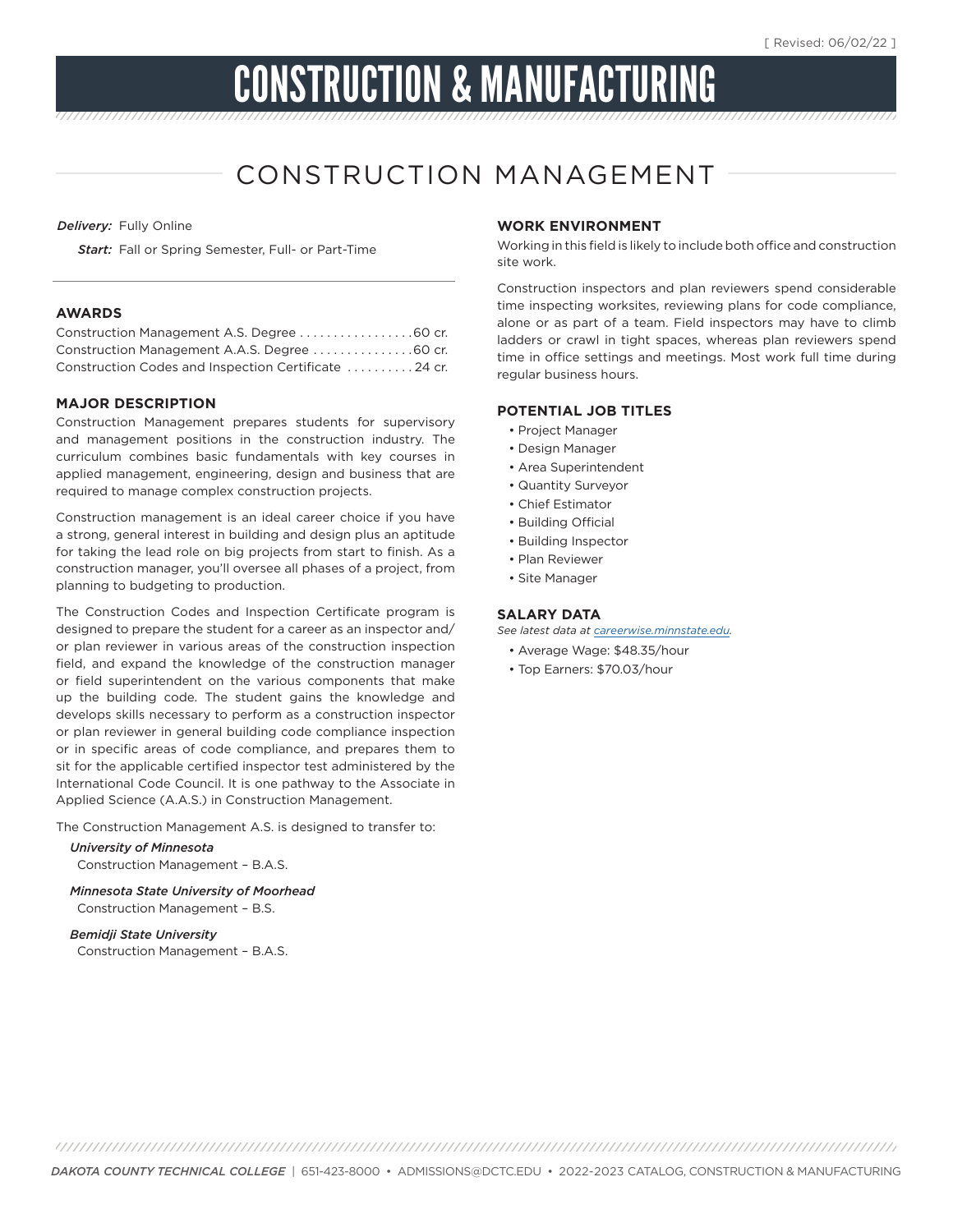## **CONSTRUCTION MANAGEMENT**

A.S. DEGREE

*This is a suggested sample course sequence. Please contact your program advisor regarding your academic plans.*

|                                    | <b>First Year - Fall Semester</b><br>$\mathcal{L}(\mathcal{L}(\mathcal{L}))$ and $\mathcal{L}(\mathcal{L}(\mathcal{L}))$ and $\mathcal{L}(\mathcal{L}(\mathcal{L}))$ . Then $\mathcal{L}(\mathcal{L}(\mathcal{L}))$                                                     | 15 cr   |
|------------------------------------|-------------------------------------------------------------------------------------------------------------------------------------------------------------------------------------------------------------------------------------------------------------------------|---------|
| CMSV2860                           |                                                                                                                                                                                                                                                                         |         |
| <b>CMSV2870</b>                    |                                                                                                                                                                                                                                                                         |         |
| <b>ENGI1150</b>                    |                                                                                                                                                                                                                                                                         |         |
| <b>PHIL1100</b>                    |                                                                                                                                                                                                                                                                         |         |
| <b>PSYC1105</b>                    |                                                                                                                                                                                                                                                                         |         |
|                                    | <b>First Year - Spring Semester</b><br>the control of the control of the control of                                                                                                                                                                                     | 15 cr   |
| CMSV2850                           |                                                                                                                                                                                                                                                                         |         |
| <b>CMSV2875</b>                    |                                                                                                                                                                                                                                                                         |         |
| <b>CMSV2890</b>                    |                                                                                                                                                                                                                                                                         |         |
| <b>ENGL2000</b>                    |                                                                                                                                                                                                                                                                         |         |
| <b>MATS1300</b><br><b>MATS1340</b> | College Algebra or<br>Math for Engineering Technology 4                                                                                                                                                                                                                 |         |
|                                    |                                                                                                                                                                                                                                                                         |         |
|                                    | Second Year - Fall Semester                                                                                                                                                                                                                                             | $13$ cr |
| <b>CMSV2885</b>                    |                                                                                                                                                                                                                                                                         |         |
| ACCT1010                           |                                                                                                                                                                                                                                                                         |         |
| COMS1020                           | Interpersonal Communications  3                                                                                                                                                                                                                                         |         |
| <b>ECON1100</b>                    |                                                                                                                                                                                                                                                                         |         |
|                                    | Second Year - Spring Semester                                                                                                                                                                                                                                           | 17 cr   |
| <b>CMSV2100</b>                    | $\mathcal{L}^{\mathcal{L}}(\mathcal{L}^{\mathcal{L}})$ and $\mathcal{L}^{\mathcal{L}}(\mathcal{L}^{\mathcal{L}})$ and $\mathcal{L}^{\mathcal{L}}(\mathcal{L}^{\mathcal{L}})$ and $\mathcal{L}^{\mathcal{L}}(\mathcal{L}^{\mathcal{L}})$<br>Soils & Concrete Technology4 |         |
| CMSV2900                           |                                                                                                                                                                                                                                                                         |         |
| <b>ARTS1310</b>                    |                                                                                                                                                                                                                                                                         |         |
| <b>BUSN1000</b>                    |                                                                                                                                                                                                                                                                         |         |

*TOTAL PROGRAM REQUIREMENTS 60*

#### **CONSTRUCTION MANAGEMENT** A.A.S. DEGREE

*This is a suggested sample course sequence. Please contact your program advisor regarding your academic plans.*

|                                    | <b>First Year - Fall Semester</b><br><u> 1990 - Jan Barnett, fransk politiker (d. 1980)</u> | 14 cr   |
|------------------------------------|---------------------------------------------------------------------------------------------|---------|
| CMSV2860                           |                                                                                             |         |
| <b>CMSV2870</b>                    |                                                                                             |         |
| <b>ENGL1150</b>                    |                                                                                             |         |
| <b>PHIL1100</b>                    |                                                                                             |         |
|                                    |                                                                                             |         |
|                                    | <b>First Year - Spring Semester</b><br>the control of the control of the control of         | 15 cr   |
| <b>CMSV2850</b>                    |                                                                                             |         |
| <b>CMSV2875</b>                    | Mechanical & Electrical Systems  3                                                          |         |
| CMSV2890                           |                                                                                             |         |
|                                    |                                                                                             |         |
| <b>MATS1300</b><br><b>MATS1340</b> | College Algebra or<br>Math for Engineering Technology  4                                    |         |
|                                    | Second Year - Fall Semester                                                                 | $15$ cr |
| <b>CMSV1200</b>                    |                                                                                             |         |
| <b>CMSV2885</b>                    |                                                                                             |         |
| <b>BUSN1000</b>                    |                                                                                             |         |
| COMS1020                           |                                                                                             |         |
|                                    |                                                                                             |         |
|                                    | <b>Second Year - Spring Semester</b><br>the company of the company of the                   | 16 cr   |
| CMSV2100                           | Soils & Concrete Technology 4                                                               |         |
| CMSV2900                           |                                                                                             |         |
| <b>CMSV2970</b>                    | Construction Management Internship  3                                                       |         |
|                                    |                                                                                             |         |
| <b>PHYS1050</b>                    |                                                                                             |         |

*TOTAL PROGRAM REQUIREMENTS 60*

*\* Select technical electives from CMSV courses or the following ECMA courses: ECMA1130, 2210, 1139 & 2260. Other courses may be used but will require a petition.*

*DAKOTA COUNTY TECHNICAL COLLEGE* | 651-423-8000 • ADMISSIONS@DCTC.EDU • 2022-2023 CATALOG, CONSTRUCTION & MANUFACTURING